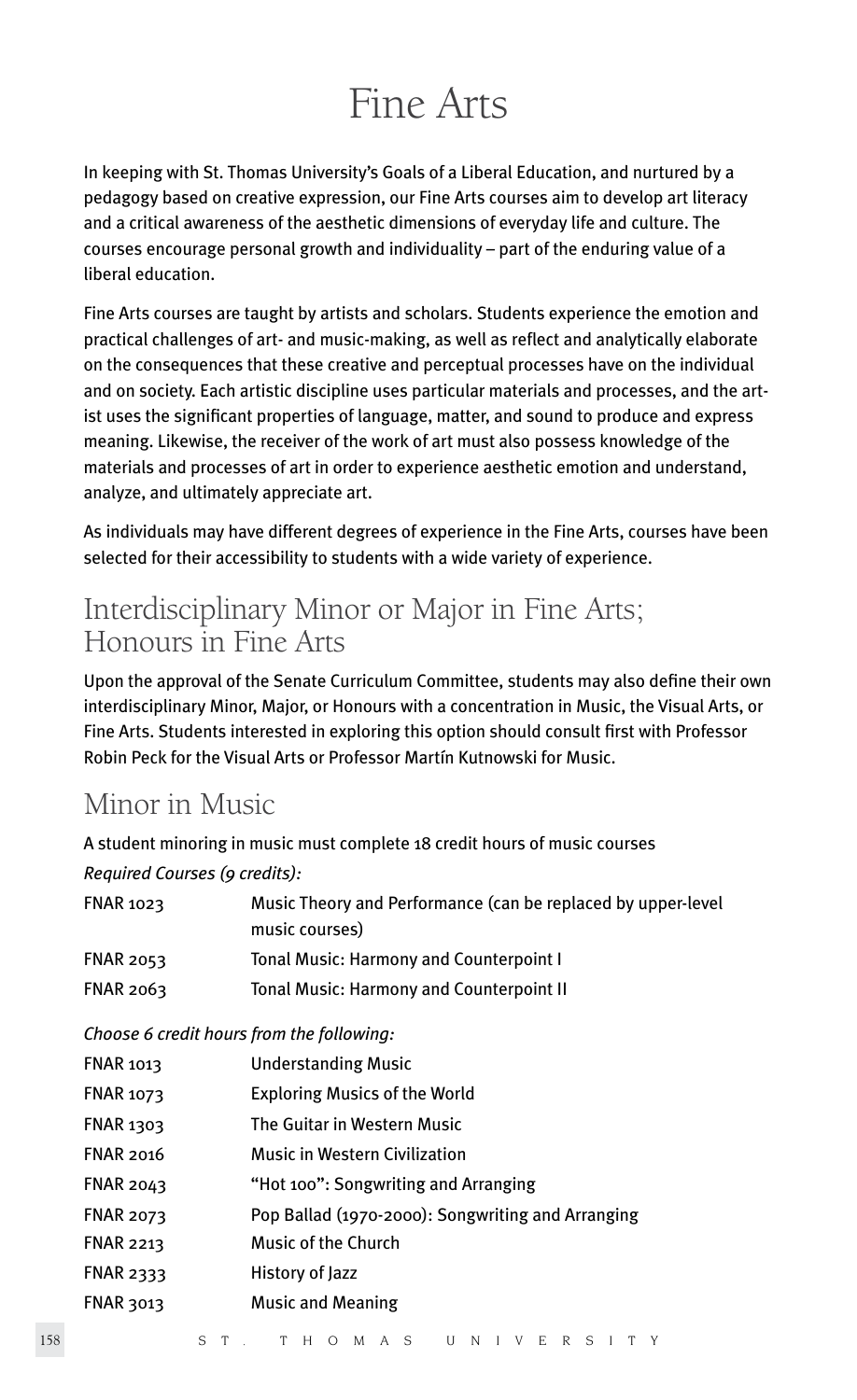| FNAR 3033 | <b>Chamber Music Appreciation</b>            |
|-----------|----------------------------------------------|
| FNAR 3213 | Music History I: Baroque Through Romanticism |
| FNAR 3613 | Music in Film and TV                         |
| FNAR 3713 | <b>Applied Music Pedagogy</b>                |

*Choose 3 credit hours from the following (note that all performance courses, with a numbering ending on "1", earn only one credit per course):*

| FNAR 1021 through FNAR 4121 | <b>Guitar Performance I-VII</b>   |
|-----------------------------|-----------------------------------|
| <b>FNAR 1031</b>            | Ear Training and Sight-Singing I  |
| <b>FNAR 1041</b>            | Ear Training and Sight-Singing II |
| FNAR 1001 through FNAR 1301 | <b>Piano Private Lessons</b>      |
| FNAR 2001 through FNAR 4101 | Piano Class I-VI Piano Class      |
| FNAR 1051 through FNAR 4051 | <b>STU Singers I-IV</b>           |

#### **FNAR-1013. Understanding Music**

This course is a selective chronological survey of Western Art Music. After exploring basic concepts, terms, and principles of design in music, this course examines the styles from the Middle Ages to the present, providing the tools for understanding and appreciating selected works of composers of all eras. Emphasis is placed on attentive listening, responses to real time performances, analysis of representative works of the literature, and formally written responses to secondary sources. The course hopes to instill intelligent listening habits and the ability to recognize different forms and styles. Please note: this is not a music theory or music notation course; no previous musical experience is necessary.

#### **FNAR-1021. Guitar Performance I**

This course explores classical guitar technique and interpretation across a wide range of styles, with an emphasis on 20th- and 21st-century repertoire and performance practices. The course is designed to improve student performance both within and beyond the classical tradition; to foster a deeper understanding and mastery of the technical, interpretive and pedagogical challenges underlying successful guitar performance; and to expand students' knowledge of the repertoire available to the contemporary guitarist. The course earns one credit per semester. A series of sequential courses follow this course and the prerequisite for each is the preceding course in the sequence.

#### **FNAR-1023. Introduction to Music Theory and Performance**

The course examines the basic elements of music (notation, intervals, keys, scales, chords, meter) from a practical, hands-on perspective and introduces music theory and performance. Assignments include recognizing notes and rhythms on the staff, singing, and playing instruments. Please note that previous music experience is welcome but not required for this course.

#### **FNAR-1031. Ear Training & Sight Singing I**

Ear Training and Sight Singing I and II are one-semester introductory courses to music notation and performance. As music is sound, it is notated and read from notes on a page. Sight singing deals with how to translate notes into sound, and ear training, the reverse process, with how to write down the sounds that we hear. Singing in tune is an absolute requirement to pass this class; aural and/or sight singing activities occur in each and every meeting. Aural skills' development include dictation of intervals, chords, scales, rhythmic exercises,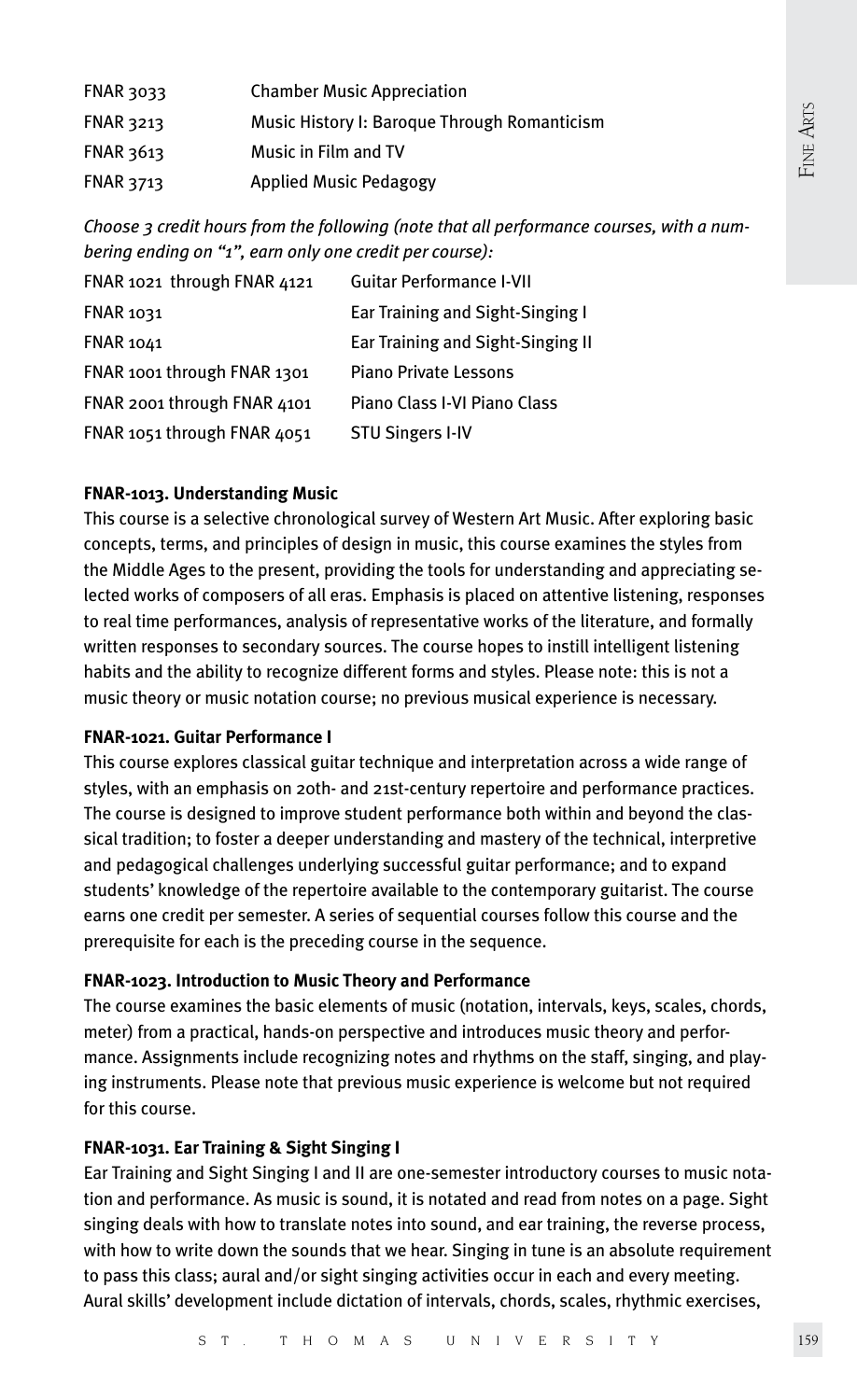single line melodic exercises and two-part diatonic exercises. Sight singing activities include both group and individual performances of melodies and rhythms. There is limited practice time in class, so students are expected to extensively practice these components outside of class time. The class meets three hours a week, but the course earns only one credit per semester. This class is eligible to earn performance credits towards the Minor in Music. Please note: Whereas helpful, no previous musical experience is necessary; it is suggested to take FNAR 1031 simultaneously with FNAR 1023 Music Theory and Performance.

#### **FNAR-1041. Ear Training & Sight Singing II**

Ear Training and Sight Singing II is the continuation of Ear Training & Sight Singing I, which is one of its prerequisites. In special situations, a student may be authorized to register for this course without having passed FNAR-1031, but only with the permission of the instructor. As FNAR-1031, FNAR-1041 meets three hours a week, but the course earns only one credit per semester. This class is eligible to earn performance credits towards the Minor in Music. Prerequisites: FNAR 1031 ,FNAR 1023.

#### **FNAR-1051. STU Singers I**

The St. Thomas Singers is a no-audition choir, open to students and the academic community at large. Rehearsals take place once a week; with at least two concert performances per year towards the end of each term. The course earns one credit per year. A course fee may be required for the purchase of scores and other performance expenses. No previous knowledge of music is necessary.

#### **FNAR-1073. Exploring Musics of the World**

Exploring Musics of the World is an interdisciplinary global survey of contemporary folk and traditional musics, specifically designed for entering (first-year) students who have no previous training in music. After exploring basic concepts, terms, and principles of design in music, this course examines samples of musics from diverse regions of the world, oftentimes borrowing critical perspectives from the humanities and social sciences. Emphasis is placed on attentive listening, responses to real-time lectures and performances, case studies, and formally written responses to secondary sources. The course hopes to instill intelligent listening habits and the ability to recognize and critique the structure and function of music in different cultures. This is not a music theory or music notation course; whereas helpful, no previous musical experience is necessary.

#### **FNAR-1113. Practical Introduction to Art Fundamentals**

This course is a practical introduction to concepts, basic materials, processes and the vocabulary of art and design delivered through slide lectures, readings and assigned projects. The concepts introduced in this course are applicable to a wide range of art and design practices. There are special presentations including visiting artist presentations, film screenings and trips to art galleries.

#### **FNAR-1121. Guitar Performance II**

For a course description, see FNAR 1021. Prerequisite: FNAR 1021, or permission by the instructor.

#### **FNAR-1203. Introduction to Choral Singing**

This introductory class develops some aspects of choral singing, including vocal technique, the ability to blend the individual voice within the group, and rudiments of music notation and music theory. Each class starts with warm up exercises; the music is selected from different time periods and musical styles, and adapted to the skills of the group. Assignments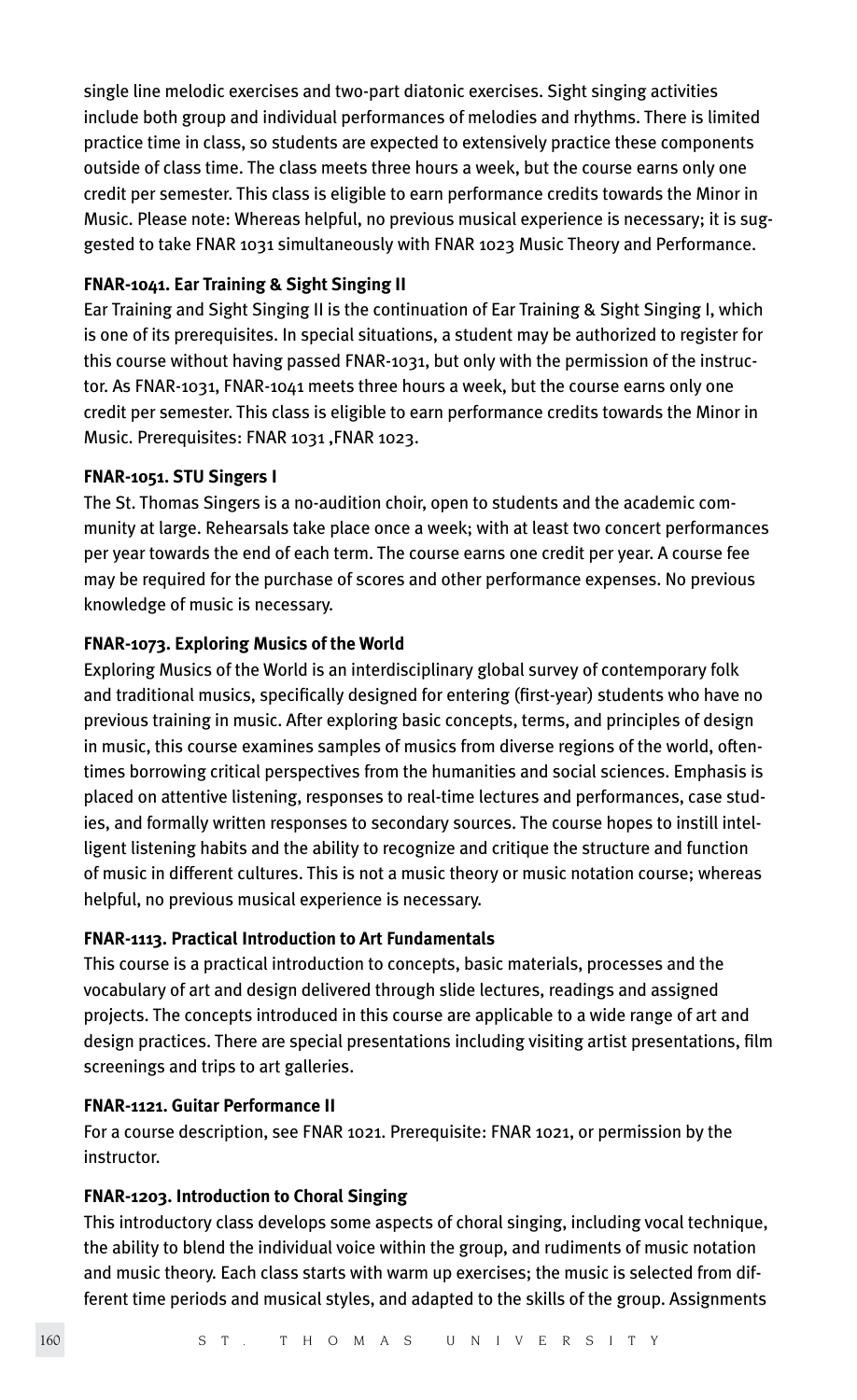include written homework, and learning music both by heart and from reading scores. Basic music theory is covered to meet the needs of the group, and constitute an important component of the final grade. The course concludes with a concert. Please note that previous music experience is welcome but not required for this course.

#### **FNAR-1303. The Guitar in Western Music**

This course offers an overview of and a wide-ranging appreciation for the guitar within the broad tradition of Western music, exploring the guitar in its many forms and across many genres of musical expression. The course examines the history of the guitar (including its antecedent forms-the lute, vihuela and bandora, for example), its design evolution, the approaches to technique which the evolving instrument has engendered, its repertoire, and the composers and performers whose contributions to guitar music have been particularly notable. No previous guitar-playing ability is required, but at least a basic practical knowledge will be encouraged.

#### **FNAR-1333. Drawing and Sketching I**

A practical course in the fundamentals of two-dimensional art practice with an emphasis on outdoor drawing and sketching. Students are introduced to a variety of drawing media including the use of pencil, charcoal, and ink. Landscape, figure and non-representational drawing practice are addressed. No prior experience is necessary. Prerequisite: FNAR 1113.

#### **FNAR-1433. Made in Canada - An Architectural Adventure**

This course will expose students to the breadth and scope of over 500 years of Canadian architecture, with a concentration on New Brunswick and the Atlantic provinces. The course will entail illustrated, interactive lectures as well as guided site visits to buildings in the Fredericton region, presenting a hands-on context in which to understand the built legacy we see around us. This course has no prerequisites.

#### **FNAR-1633. Drawing and Sketching II**

A practical course in the fundamentals of two-dimensional art practice with an emphasis on outdoor drawing and sketching in various media. Prerequisites: FNAR 1333,or FNAR 1113.

#### **FNAR-2001. Piano Class I**

Piano Master Class meets three hours a week to explore issues of piano technique and interpretation. Students are required to actively participate by regularly performing for the group and by developing and refining collaborative performance projects outside of class time. The course earns one credit per semester. A course fee may be required, and enrolment is limited to 18 participants. A series of sequential courses follow this course.

#### **FNAR-2016. Music in Western Civilization**

Introduction to Music Literacy is a year-long selective chronological survey of Western Art Music. After exploring basic concepts, terms, and principles of design in music, this course examines the styles from the Middle Ages to the present, providing the tools for understanding and appreciating selected works of composers of all eras. Emphasis is placed on attentive listening, responses to real-time lectures and performances, analysis of representative works of the literature, study travel, and formally written responses to secondary sources. The course, which is offered every other year, hopes to instill intelligent listening habits and the ability to recognize different forms and styles. The course earns 6 ch. Please note: this is not a music theory or music notation course; whereas helpful, no previous musical experience is necessary.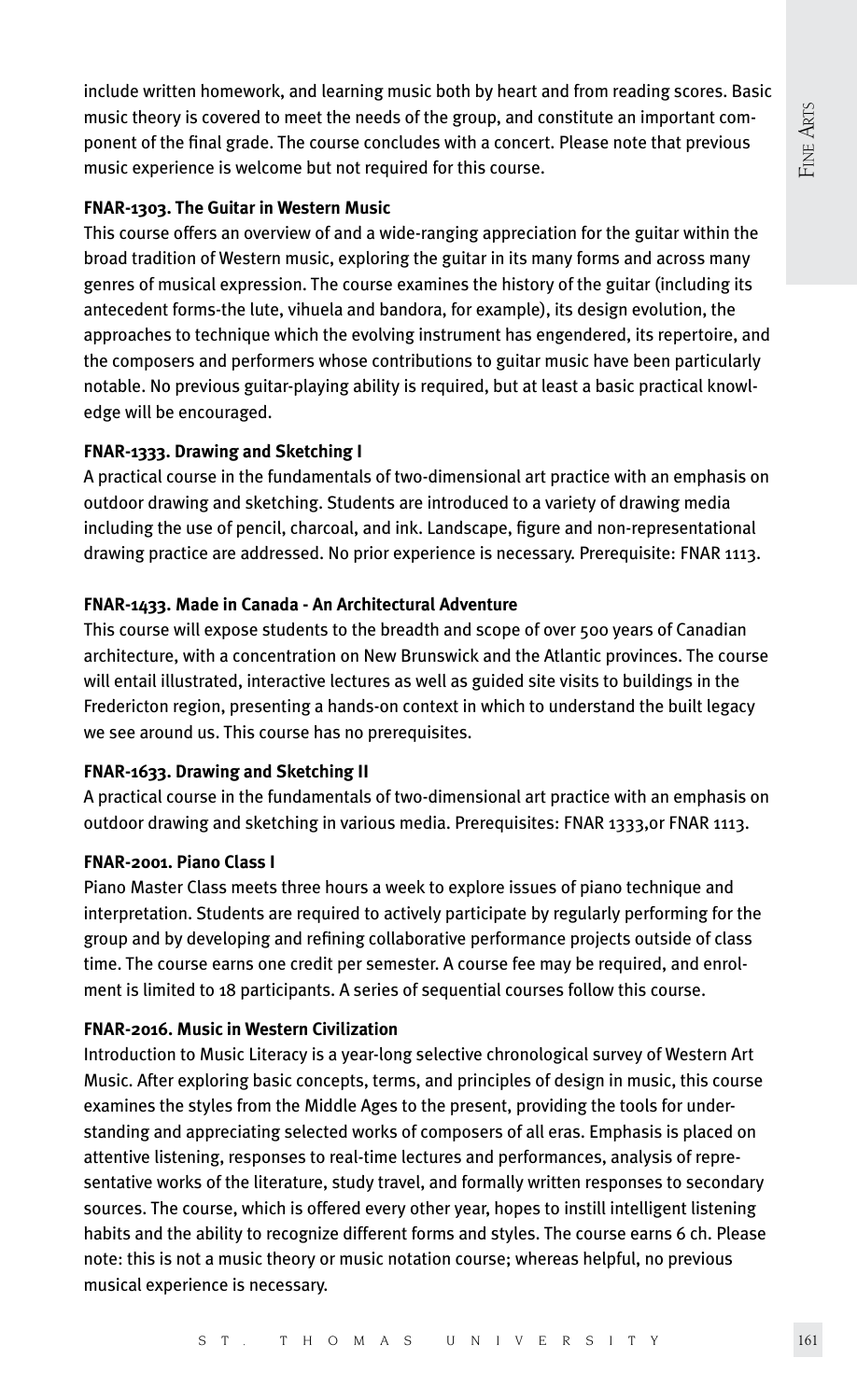#### **FNAR-2021. Guitar Performance III**

For a course description, see FNAR-1021. Prerequisite: FNAR 1121, or permission by the instructor.

#### **FNAR-2023. Music and Drama**

FNAR 2023 Music and Drama surveys the intersection in representation and meaning between music and drama in a variety of genres and art forms since the beginning of the seventeenth century to the present. Areas on inquiry include song, opera, ballet, musical theatre, music for the theatre, absolute music, program music, background music for film or TV, and background music for other multimedia delivery and interactive systems, including electronic games and the internet. This course has no prerequisites.

#### **FNAR-2043. "Hot 100": Songwriting and Arranging**

This course is a practical survey of the song as a genre, from John Dowland to Franz Schubert to The Beatles to Lady Ga-Ga to OneRepublic, with a particular focus on text setting, harmony, and arranging. Practical assignments include analysis, composition, and performance, both in group and individually. The final project comprises the composition, MIDI recording, and performance of an original song. Prerequisite: FNAR 1023, or permission by the instructor.

#### **FNAR-2051. STU Singers II**

The St. Thomas Singers is a no-audition choir, open to students and the academic community at large. Rehearsals take place once a week; with at least two concert performances per year towards the end of each term. The course earns one credit per year. A course fee may be required for the purchase of scores and other performance expenses. No previous knowledge of music is necessary.

#### **FNAR-2053. Tonal Music: Harmony and Counterpoint I**

Offered in the Fall, Music Harmony and Counterpoint I is the first part of a year-long, handson study of the grammar of tonal music, with a particular focus on harmony and counterpoint. Assignments include exercises in four-voice harmony in choral and keyboard styles, exercises in two- and three-voice species counterpoint, the composition of original pieces for small chamber combinations, as well as frequent formal analyses of standard masterpieces from the literature. Students are required to sing and/or play their assignments in class. Prerequisites: FNAR 1023 with a grade of B or better, FNAR 1002 with a grade of B or better, FNAR 1203 with a grade of B or better, or permission by the instructor. Recommended co-requisite: FNAR 1031.

#### **FNAR-2063. Tonal Music: Harmony and Counterpoint II**

Offered in the Spring, Music: Harmony and Counterpoint II is the continuation of Music: Harmony and Counterpoint I. These two courses, which should be taken back-to-back, comprise a year-long, hands-on study of the grammar of tonal music, with a particular focus on harmony and counterpoint. Assignments include exercises in four-voice harmony in choral and keyboard styles, exercises in two- and three-voice species counterpoint, the composition of original pieces for small chamber combinations, as well as frequent formal analyses of standard masterpieces from the literature. Students are required to sing and/ or play their assignments in class. Prerequisite: FNAR 1053 with a grade of B or better, or permission by the instructor. Recommended co-requisite: FNAR 1041.

#### **FNAR-2073. Pop Ballad (1970-2000): Songwriting and Arranging**

This course is a practical exploration of the pop ballad as a song subgenre, from Paul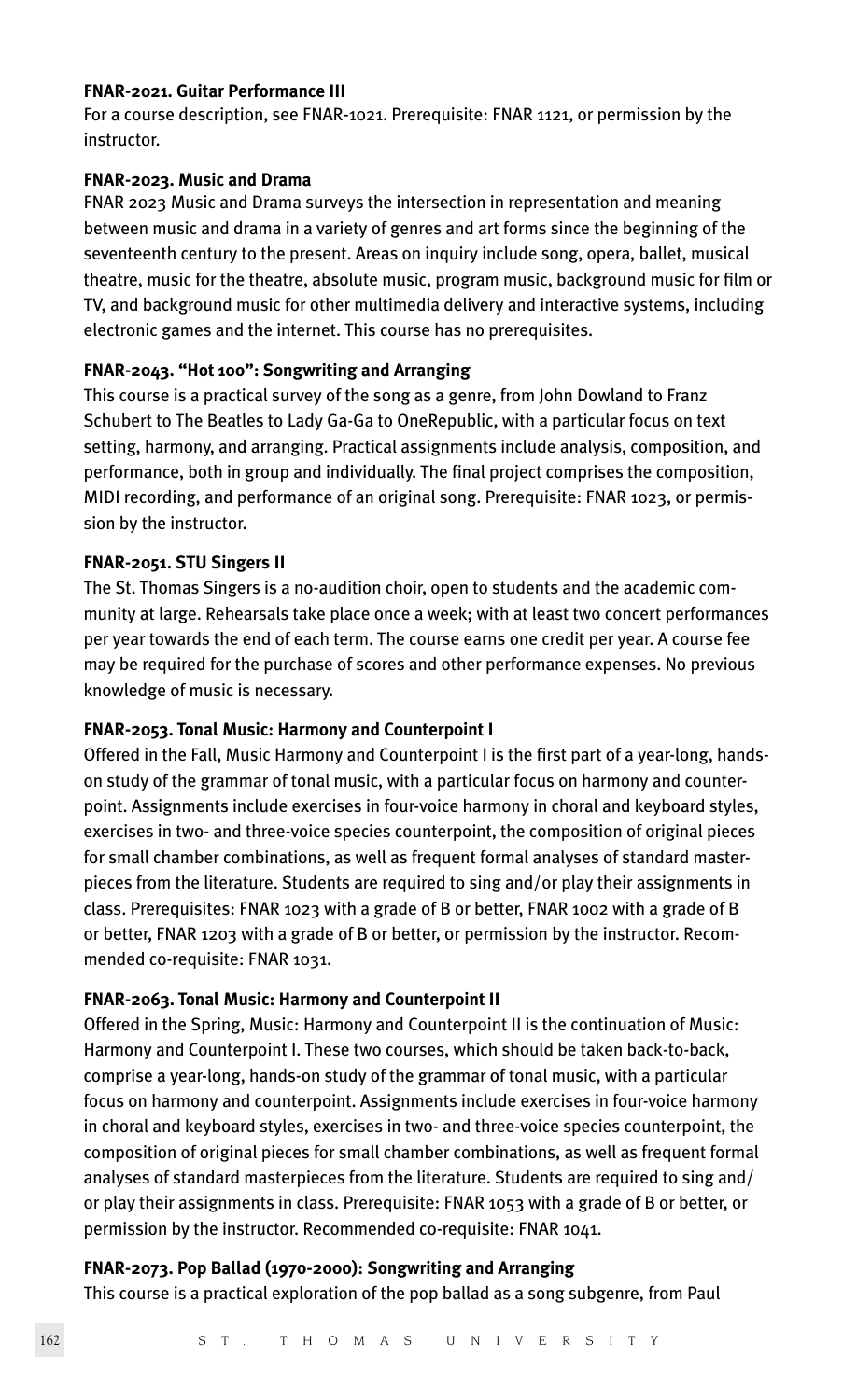Simon's *Bridge Over Troubled Water* (1970) to Marvin Hamlisch and Carole Bayer Sager's *Nobody Does It Better* (1978) to Burt Bacharach and Carole Bayer Sager's *That's What Friends Are For* (1987) to Elton John's *Something About the Way You Look Tonight* (1997) with a particular focus on text setting, harmony, and arranging/instrumentation. Practical assignments include frequent analyses, composition of structured exercises, and performances, both in group and individually. The final projects comprise a thorough analysis of a commercially successful pop ballad, plus the composition (lyrics and music), MIDI recording, and live performance of an original pop ballad. Prerequisite: FNAR 2053; co-requisite: FNAR 2063 or permission by the instructor. Enrolment is limited to 25 students.

# **FNAR–2083. Ancient Musics in the Modern World: Asia, the Middle East and Sub-Saharan Africa**

In this course, the areas of South Asia, Southeast Asia, East Asia, the Middle East and Sub Saharan Africa will be studied. No other region of the world matches these areas in terms of size, population and cultural diversity. Naturally, this area of the world incorporates not just the nations of India and China, but also North and South Korea, Japan, Tibet and Mongolia, as well as Russia. The course will consider cultural differences that influence the music, such as religion and spiritual dimension. The music of each country is distinct in overall sound, timbre, character and process, yet all share certain traits that bind them together, especially the attitudes toward tradition, preservation, and change.

# **FNAR-2101. Piano Class II**

For a course description, see FNAR 2001. Prerequisite: FNAR 2001 Piano Class I, or permission by the instructor.

# **FNAR-2113. Visual Art and Aesthetic Literacy**

To better understand the impact of art on everyday life, this course investigates the nature and meaning of aesthetic experience. Students explore the history of mark making, philosophical approaches to art and beauty, and forms and uses of imagery from ancient to modern times. The language of art and the elements and principles of design are applied to critical analysis of art history iconography. Prerequisite: FNAR 1113.

# **FNAR-2121. Guitar Performance IV**

For a course description, see FNAR 1021. Prerequisite: FNAR 2021, or permission by the instructor.

# **FNAR-2123. Introduction to History of 20th Century 3-D Art and Architecture**

This course is a survey of significant developments in the history of 20th century (1876- 1996) sculpture, architecture and three-dimensional design through a series of slide lectures and directed readings. Sculpture is presented as a distinct practice as well as in relationship to contemporary architecture and three-dimensional design. Manifesto, expository and narrative texts are represented with an emphasis on the writings of practicing sculptors, architects, and industrial designers. Prerequisite: FNAR 1113.

# **FNAR-2133. Musical Theatre and Performance I**

Lectures, recordings, films, scores, and librettos are used to examine the evolution of performance, writing, musical style and theatrical design in the development of musical theatre from the nineteenth century to the present. Students learn techniques in acting, voice, singing and movement, and perform selections from modern and contemporary musicals. The course culminates in a public performance. Prerequisite: FNAR-1051. Co-requisite: FNAR-2053.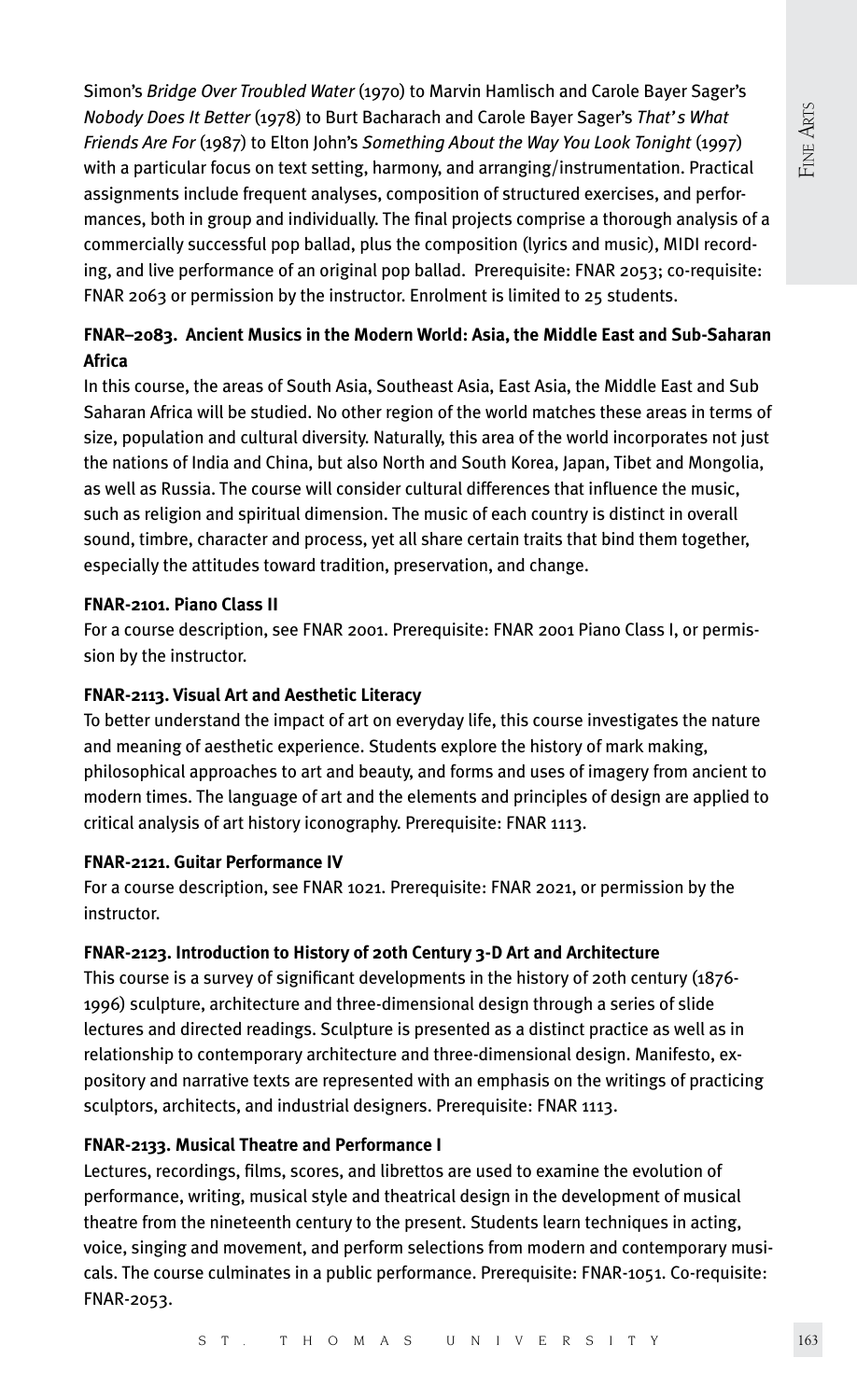#### **FNAR-2151. Voice and Movement I**

This is the first course of a year-long sequence, to be taken together with Musical Theatre History and Performance I. The course consists of intensive voice/movement training for the actor-singer-musician, comprising exercises and techniques devoted to improving intonation, diction, extension of range, and expression. Class sessions will be devoted to the understanding, practical development, and mastery of vocal production, anatomy and physiology, phonetics, and movement, with a strong focus on the musical theatre repertoire in English. Prerequisite: FNAR-1051. Co-requisite: FNAR-2053.

#### **FNAR-2173. Watercolour Painting**

Watercolour painting on paper offers the opportunity to explore the rich history, contemporary relevance and practice of one of the most popular and dynamic painting traditions. Students will explore watercolour's history, contemporary practice and unique properties through lectures, studio exercises, in class critiques, visiting artists and by creating a portfolio of watercolour works. Prerequisite: Introduction to Art Fundamentals FNAR 1113.

#### **FNAR-2183. Ideas in Art**

This course focuses on some major ideas in art, art theory, and aesthetics since 1945. Students explore subject matter through lectures, readings, projects, excursions and written assignments relating practical applications with theoretical ideas. Subject matter will consider major visual artists and movements such as Abstract Expressionism, Pop, Minimalism and Conceptual art.

#### **FNAR-2193. Concepts in Painting**

This course investigates some of the concepts, issues and developments crucial to understanding painting and its place in the arts. Notions of form, illusion, beauty, representation and abstraction are explored through slide lectures, readings, writing and assigned studio projects. Prerequisite: FNAR 1113.

#### **FNAR-2213. Music of the Church**

This introductory course surveys the different styles and function of church music in the history of Christian music and worship, from the middle ages to the present. It provides the tools for understanding and appreciating liturgical music and its relationship to Western art music at large. Emphasis is placed on attentive listening, responses to real-time performances, analysis of representative works of the literature, and formally written responses to secondary sources. Please note: this is not a music theory or music notation course; no previous musical experience is necessary.

#### **FNAR-2233. Musical Theatre and Performance II**

Lectures, recordings, films, scores, and librettos are used to examine the evolution of performance, writing, musical style and theatrical design in the development of musical theatre from the nineteenth century to the present. Students learn techniques in acting, voice, singing and movement, and perform selections from modern and contemporary musicals. The course culminates in a public performance. Prerequisites: FNAR-2063 and FNAR-2051, or permission of the instructor. Co-requisite: FNAR-2053.

#### **FNAR-2251. Voice and Movement II**

This is the second course of a year-long sequence, to be taken together with Musical Theatre History and Performance II. The course consists of intensive voice/movement training for the actor-singer-musician, comprising exercises and techniques devoted to improving intonation, diction, extension of range, and expression. Class sessions will be devoted to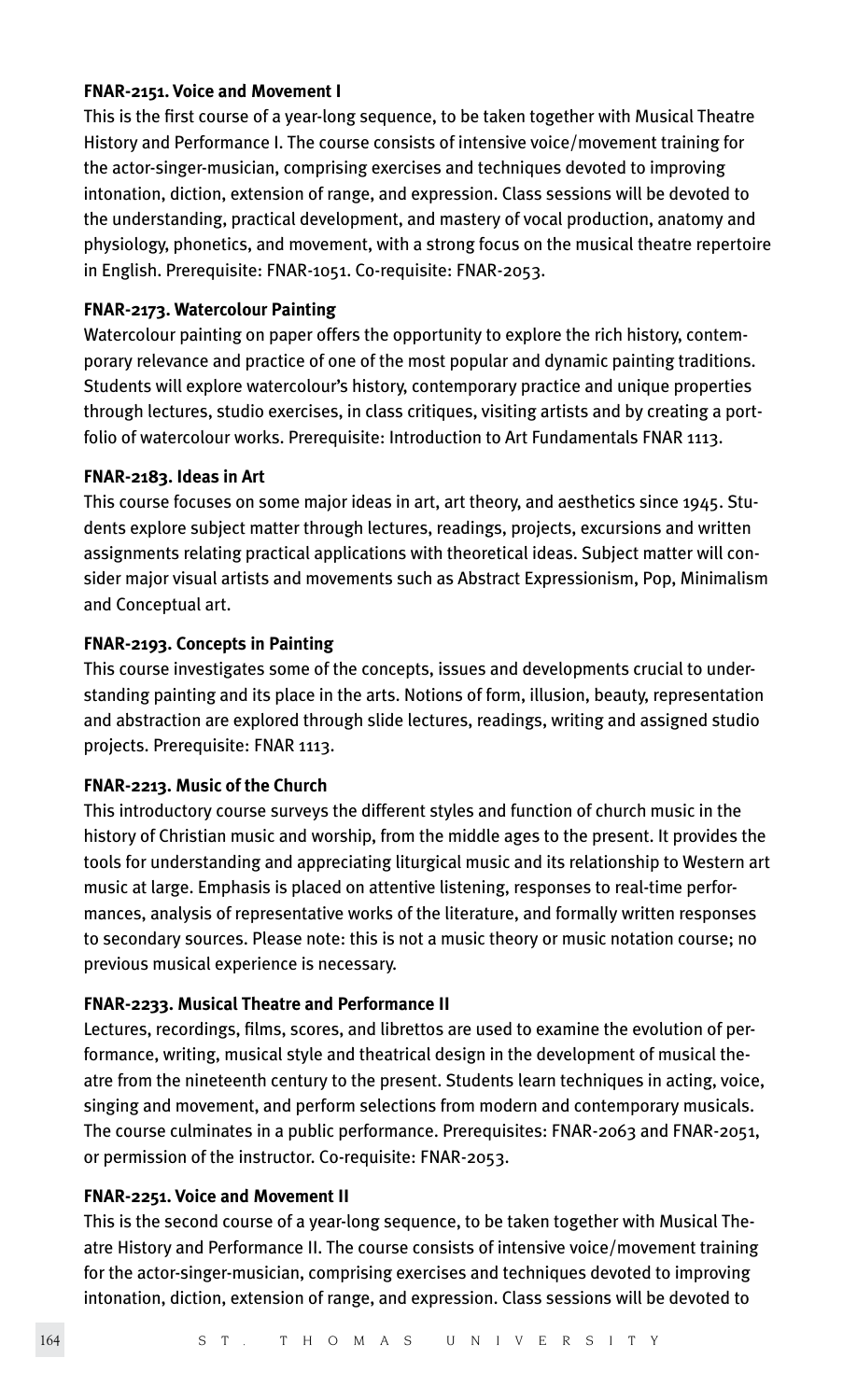the understanding, practical development, and mastery of vocal production, anatomy and physiology, phonetics, and movement, with a strong focus on the musical theatre repertoire in English. Prerequisites: FNAR-3133 and FNAR-3151, or permission by the instructor. Corequisite: FNAR-2053.

# **FNAR-2263. Images of Women in Art**

This class is a survey of the imagery depicting women throughout history and prehistory in order to arrive at a determination of how art and society has defined the concept of "woman." Prerequisite: FNAR 1113.

# **FNAR-2273. Figure Modeling I: Modeling and Casting**

This course is an introduction to the concept of experimental molded sculpture. It is for students who want the freedom to experiment with various concepts of cast sculpture as an introduction to the specific focus of The Portrait Bust course. The class consists of a series of assigned individual projects that will introduce the student to the basic concepts, materials and processes involved in modeling, mold making and the casting of small-scale sculpture. Prerequisite: FNAR 1113.

# **FNAR-2283. Brancusi and the Essence of Things**

This is a seminar study of legendary early modernist sculptor Constantin Brancusi. It will consist of a series of lectures and follow-up seminar discussions on Brancusi's work, from his early work under the influence of Rodin through various well-known series, including Bird in Space, The Kiss, and Endless Column and Brancusi's lasting influence on contemporary art. Prerequisite: FNAR 1113.

# **FNAR-2293. Earthworks: Sculpture and Geology**

This course will introduce the influence of the geological sciences on the development of the late 19th and 20th century sculpture. It will provide students with an introduction to the important relationship between visual art and science. Prerequisite: FNAR 1113.

# **FNAR-2313. Introductory Painting**

This course offers an in-depth exploration of contemporary painting processes and practices using traditional and non-traditional materials, techniques, and concepts. Students will engage in a series of research and painting projects that will examine contemporary aspects of painting as a distinct discipline. Students will be expected to complete a portfolio of paintings suitable for in class critical analysis and public group exhibition. Prerequisite: Introduction to Art Fundamentals FNAR 1113.

# **FNAR-2333. History of Jazz**

The course develops chronologically, moving from the roots of blues music in nineteenth century Spirituals through traditional West African musical and narrative forms in the twentieth century. Exploring the evolution of Jazz in America, it introduces its fundamental historical, theoretical, and critical elements, including a historical analysis of the most influential jazz composers and jazz performers. Please note: this is not a music theory or music notation course; no previous musical experience is necessary.

# **FNAR-2413. The Motorcycle and Art**

Perhaps more than any other single object of industrial design, the motorcycle is a metaphor for the 20th century. Through a series of slide lectures, assigned readings, and partial film screenings, this seminar class will be an historical and critical survey of the motorcycle in art and as art. It will introduce students to a variety of art issues through industrial pop culture.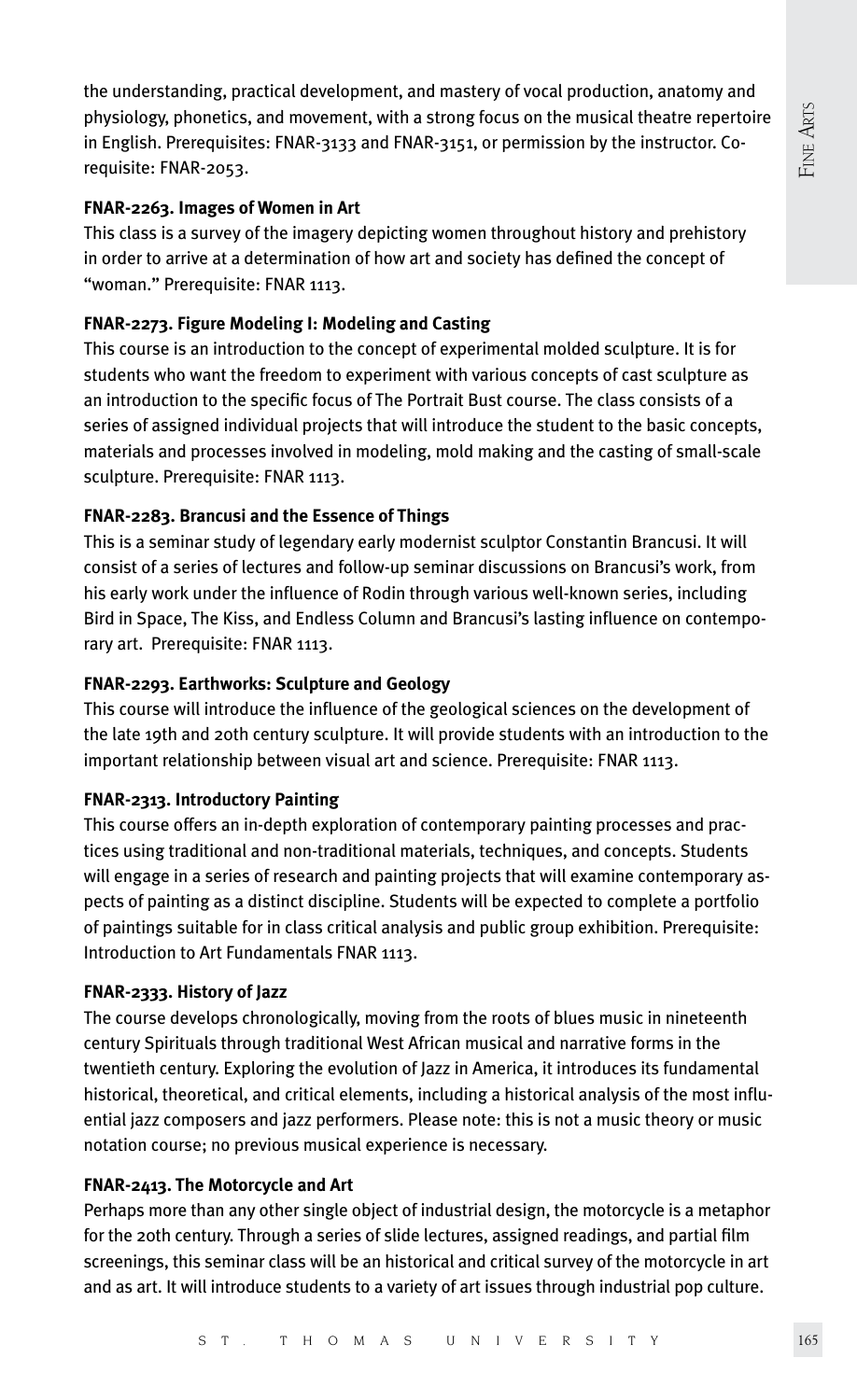#### **FNAR-2423. METROPIA: Architectural Scale Model Proposal**

This course will explore architectural proposals that are outside the probability of realization. Students will develop scale models in a variety of materials that explore the fanciful, the financially prohibitive and the technically unknown. The emphasis will be on planning, creating and presenting proposals for entirely hypothetical works. Prerequisite: FNAR 1113.

#### **FNAR-3001. Piano Class III**

For a course description, see FNAR 2001. Prerequisites: FNAR 2101, or permission by the instructor.

#### **FNAR-3003. Independent Study: Painting**

Students interested in advanced concepts of painting, both theoretical and practical, may register for a three-credit independent study. The course will focus on the contemporary practice of painting with a variety of assignments, written and practical, as well as gallery visits and video screenings. Meetings will be held weekly and will include critiques, discussions and presentations of student work. Prerequisites: FNAR 1633, 2183, 2193 & permission of the instructor.

#### **FNAR-3013. Music and Meaning**

Is music a language? Do musical works have meaning? Is there universality in the semantics of music? Are there universal ways to represent love, anger, or sadness? This course explores various types of music (folk, classical, film, TV) and helps the student develop a critical aural and analytical habit. Prerequisites: FNAR 1303 or any 2000-level course in music with a grade of B or better (possible courses include FNAR 1013, FNAR 2213, FNAR 2016, FNAR 2133, FNAR 2053,FNAR 2063, or any 3000-level course in music (possible courses include FNAR 3033, FNAR 3213, or permission by the instructor.

#### **FNAR-3021. Guitar Performance V**

For a course description, see FNAR 1021. Prerequisite: FNAR 2121, or permission by the instructor.

#### **FNAR-3033. Chamber Music Appreciation**

Chamber music is performed by small ensembles, one player to a part, without a conductor. As such, it is the most intimate and interactive form of classical music. This course is a chronological survey of chamber music from the 17th century to the present. Students can expect to listen carefully to key chamber works and to engage the academic discourse concerning them. The course aims to develop intelligent listening practices and an understanding of the many styles and genres that characterize chamber music. Previous musical experience is helpful but not required. Suggested prerequisites (but not required): FNAR 1303, FNAR 2023, FNAR 2213, FNAR 3013.

#### **FNAR-3051. STU Singers III**

The St. Thomas Singers is a no-audition choir, open to students and the academic community at large. Rehearsals take place once a week; with at least two concert performances per year towards the end of each term. The course earns one credit per year. A course fee may be required for the purchase of scores and other performance expenses. No previous knowledge of music is necessary.

#### **FNAR-3053. Analysis and Composition I**

Analysis and Composition I is the continuation of FNAR 2063-Music Harmony and Counterpoint II. The course, ideally taken back-to-back with FNAR 3063, is a hands-on study of the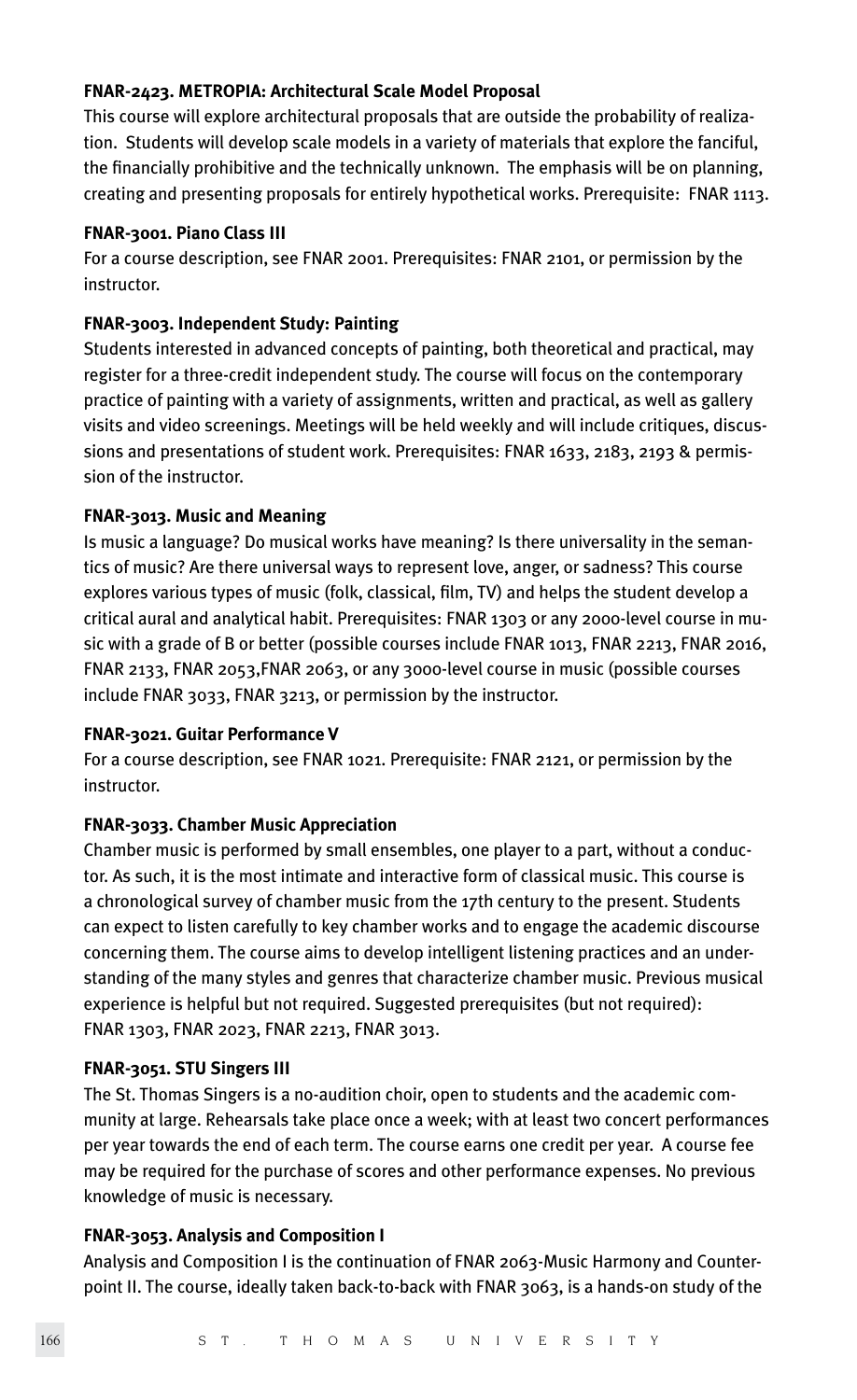grammar of tonal music, with a particular focus on harmony, counterpoint, form, and free composition. Assignments include exercises in four-voice harmony in choral and keyboard styles, exercises in two- and three-voice species counterpoint, the composition of original pieces for small chamber combinations, as well as frequent formal analyses of standard masterpieces from the literature. Prerequisite: FNAR 2063, or permission by the instructor.

# **FNAR-3063. Analysis and Composition II**

Analysis and Composition II is the continuation of FNAR 3053-Music Harmony and Counterpoint II, and it currently completes the theory sequence at St. Thomas. The course is a hands-on study of the grammar of tonal music, with a particular focus on harmony, counterpoint, form, and free composition. Assignments include exercises in four-voice harmony in choral and keyboard styles, exercises in two- and three-voice species counterpoint, the composition of original pieces for small chamber combinations, as well as frequent formal analyses of standard masterpieces from the literature. Prerequisite: FNAR 3053, or permission by the instructor.

# **FNAR-3073. 20th C. Composition Seminar I (1900-1950)**

Composition Seminar I provides practical technical training in music composition. The course is ideally taken back-to-back with Composition Seminar II. Activities include the exploration of idiomatic writing for solo instrument and standard ensembles, the analysis of relevant works of the contemporary repertoire with a special focus on the first half of the 20th Century, and the composition and performance of original works. Prerequisite: FNAR 3063, or permission by the instructor.

# **FNAR-3083. 20th C. Composition Seminar II (1900-1950)**

Analysis and Composition II is the continuation of FNAR 3073 Composition Seminar I. The course provides practical technical training in music composition. Activities include the exploration of idiomatic writing for solo instrument and standard ensembles, the analysis of relevant works of the contemporary repertoire with a special focus on the first half of the 20th Century, and the composition and performance of original works. Prerequisite: FNAR 3073, or permission by the instructor.

#### **FNAR-3101. Piano Class IV**

For a course description, see FNAR 2001. Prerequisite: FNAR 3001, or permission by the instructor.

# **FNAR-3113. Reading and Writing Art**

This seminar class introduces art, architecture and design (primarily over the course of the last century and the beginning of this century) through a series of readings and associated seminar discussions. The emphasis is on the writings of artists and designers themselves. Manifesto, expository, narrative, interview and personal correspondence texts are discussed. Students write and submit their own exhibition reviews to recognized art journals. Prerequisite: FNAR 1113.

#### **FNAR-3121. Guitar Performance VI**

For a course description, see FNAR 1021. Prerequisite: FNAR 3021, or permission by the instructor.

# **FNAR-3123. Critical Theory in Contemporary Visual Art**

A seminar discussion class reviewing a selection from the critical theories that have informed the visual arts since 1945, including Modernism, Post-Modernism, Formalism,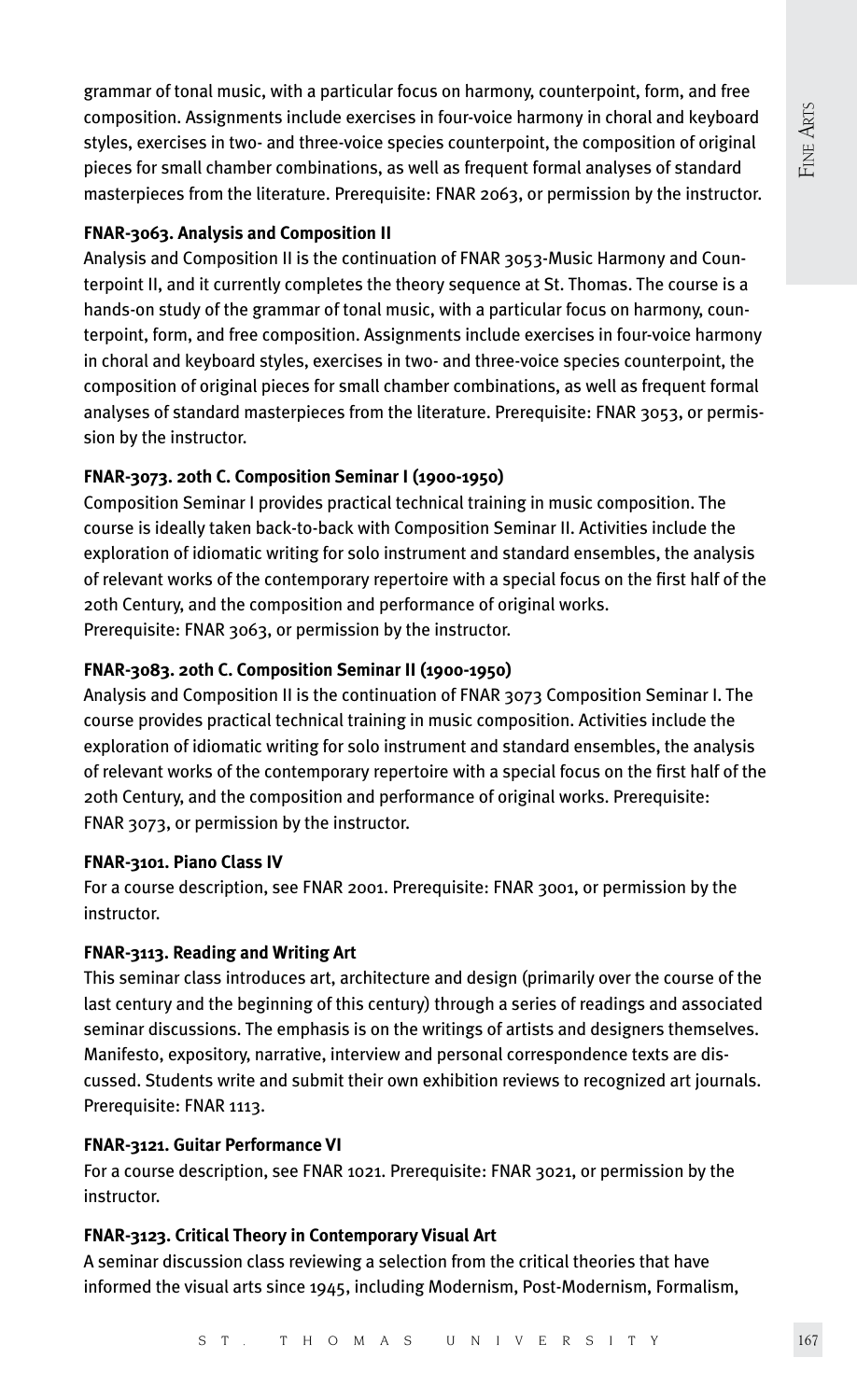Structuralism and Post-Structuralism, Marxist and post-Marxist theory, Feminism, Gay studies, etc. in their application to Visual Arts. Students will gain a vocabulary necessary to the contemporary criticism of visual art. Prerequisite: FNAR 1113.

# **FNAR-3133. Musical Theatre and Performance III**

Lectures, recordings, films, scores, and librettos are used to examine the evolution of performance, writing, musical style and theatrical design in the development of musical theatre from the nineteenth century to the present. Students learn techniques in acting, voice, singing and movement, and perform selections from modern and contemporary musicals. The course culminates in a public performance. Prerequisites: FNAR-2233 and FNAR-2251.

# **FNAR-3151. Voice and Movement III**

This is the first course of a year-long sequence, to be taken together with Musical Theatre History and Performance I. The course consists of intensive voice/movement training for the actor-singer-musician, comprising exercises and techniques devoted to improving intonation, diction, extension of range, and expression. Class sessions will be devoted to the understanding, practical development, and mastery of vocal production, anatomy and physiology, phonetics, and movement, with a strong focus on the musical theatre repertoire in English. Prerequisites: FNAR-2233 and FNAR-2251.

# **FNAR-3201. Choral Conducting I**

This introduction to choral conducting includes such topics as gesture and communication, beat patterns, metrical problems, score preparation and analysis, effective rehearsal techniques, developing good diction and choral tone, and the differences between choral and instrumental idioms. In addition the course will outline stylistic periods in choral music. Prerequisites: FNAR 2051, FNAR 2063.

#### **FNAR-3211. Choral Conducting II**

For a description, see FNAR 3201. Prerequisites: FNAR 2051, FNAR 2063.

#### **FNAR-3213. Music History I: Baroque Through Romanticism**

This course is designed as an introductory survey of the significant periods, styles, genres, composers, and musical works in Western tradition from the Baroque period to the end of the nineteenth century. Lectures and readings (in conjunction with audio and video materials) are directed at not only appreciation of the distinctive musical features of the works themselves but also at exploring the broader political, cultural, and social context of music and its composers, performers, and listeners. The listening component of the class will consist of listening to excerpts in class with use of listening guides to focus attention on the formal features, instrumentation, etc. of these musical works. Resources will be available for the students' further exploration of the music. An additional theme will be the social context in which we listen to and respond to music that has come down to us from various periods in the past and how they have shaped what we hear nowadays. Prerequisites: FNAR 1013, FNAR 1303, FNAR 2213, FNAR 2016, FNAR 2133, FNAR 2053 and FNAR 2063, or permission by the instructor.

#### **FNAR-3233. Musical Theatre and Performance IV**

Lectures, recordings, films, scores, and librettos are used to examine the evolution of performance, writing, musical style and theatrical design in the development of musical theatre from the nineteenth century to the present. Students learn techniques in acting, voice, singing and movement, and perform selections from modern and contemporary musicals. The course culminates in a public performance. Prerequisites: FNAR-3133 and FNAR-3151,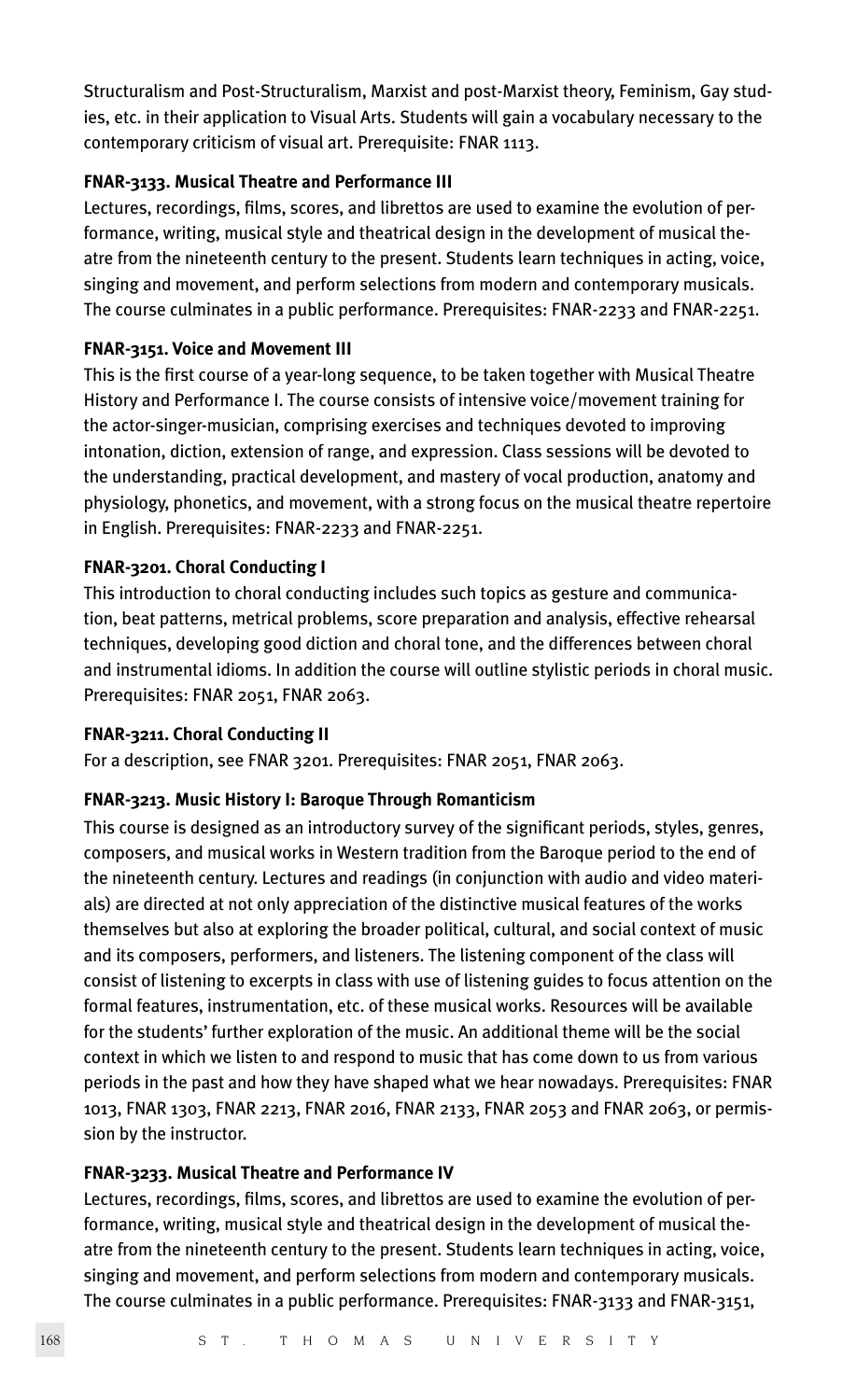or permission of the instructor. Co-requisite: FNAR-3251. Voice and Movement II.

#### **FNAR-3251. Voice and Movement IV**

This is the second course of a year-long sequence, to be taken together with Musical Theatre History and Performance II. The course consists of intensive voice/movement training for the actor-singer-musician, comprising exercises and techniques devoted to improving intonation, diction, extension of range, and expression. Class sessions will be devoted to the understanding, practical development, and mastery of vocal production, anatomy and physiology, phonetics, and movement, with a strong focus on the musical theatre repertoire in English. Prerequisites: FNAR-3133 and FNAR-3151, or permission by the instructor. Corequisite: FNAR-3233.

# **FNAR-3313. Figure Modeling II: The Portrait Bust**

Artists have created portraits of people for thousands of years. In sculpture, a portrait of a person's face often includes the neck and part of the shoulders and chest. These works of sculpture are portrait busts. Students will model life-size three-dimensional portrait busts in clay from a live model. Students are introduced to various forms of realism and abstraction. It is not necessary to have "artistic talent" to do well in this course. Prerequisites: FNAR 1113 and FNAR 2273.

# **FNAR-3323. Entropy and the New Monuments, the Writings of Robert Smithson.**

This course is a study of the writings of American artist Robert Smithson (1938-1973). Smithson provides students with an historical role model for the important link between visual art and critical writing. Smithson's art and writing had a profound impact on art and art theory for over thirty years and continues to do so today. His ideas took root in many forms: drawings, projects and proposals, sculpture, earthworks, films and critical writings. Prerequisite: FNAR 1113.

# **FNAR-3613. Music in Film and TV**

This course will explore the ways in which music contributes to the overall audio visual message. Films will be analyzed with a special focus on the relationship between the narrative, image, and sound; film will be understood both as a text and as an interpretive argument, with a special focus on the role that music, and sound in general, play in these discursive/rhetorical functions. The ultimate goal of the course is to develop an understanding of the technical and aesthetic issues involved in music-image synchronization and a critical aural and analytical habit for the soundtrack of films. Prerequisites: FNAR 1013 and FNAR 1023.

# **FNAR-3713. Applied Music Pedagogy**

This course will cover the practical aspects of teaching private and group music lessons from the beginner level to intermediate. The teaching of repertoire, technique, and musicianship will be examined, along with some exploration of basic psychology, studio/classroom management, and professional development. Assessment will be through written and practical assignments including peer-to-peer lesson observations, teaching demonstrations, personal narratives, and presentations of repertoire. This course is designed for students pursuing a concentration in music. Prerequisites: FNAR 2063 and FNAR 1051.

#### **FNAR-4001. Piano Class V**

For a course description, see FNAR 2001. Prerequisite: FNAR 3101, or permission by the instructor.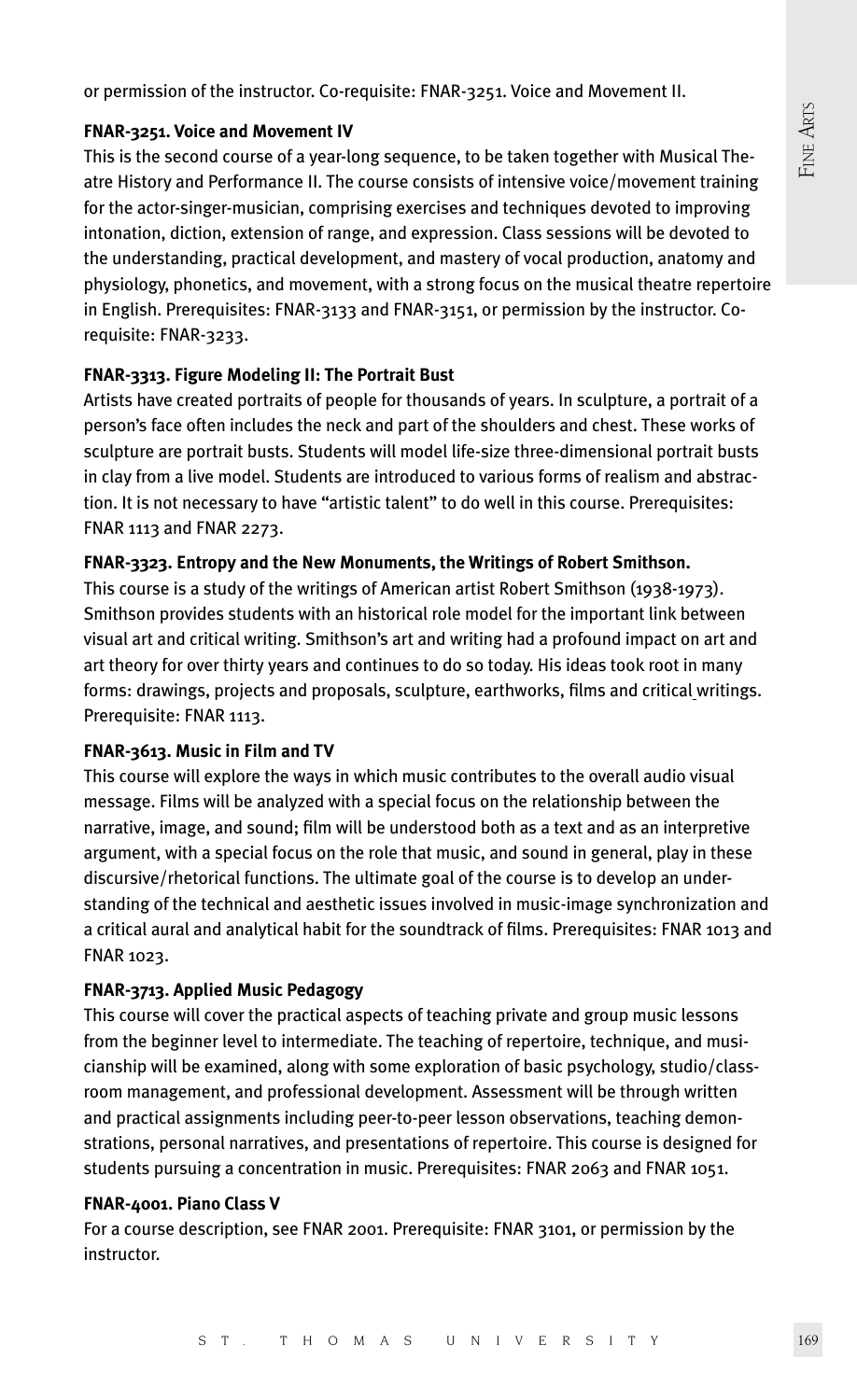#### **FNAR-4013. Music History Research Seminar: Brahms**

This course proposes an exploration of the life and music of Johannes Brahms (1833-1897). We will trace the composer's career from the 1850s, as a protégé of the Schumanns, into the end of the nineteenth century, investigating how his life and works relate to cultural, political, national, and religious landscapes in Europe. There will be an in-depth study of selected portions of his symphonic and chamber music repertoire, as well as an examination of the critical reception of these works, up to the present time. Students will develop an intimate analytical and stylistic knowledge of the repertoire, and produce an original piece of musicological research. Prerequisites: FNAR-2063, or permission of the instructor.

#### **FNAR-4021. Guitar Performance VII**

For a course description, see FNAR 1021. Prerequisite: FNAR 3121, or permission by the instructor.

#### **FNAR-4051. STU Singers IV**

The St. Thomas Singers is a no-audition choir, open to students and the academic community at large. Rehearsals take place once a week; with at least two concert performances per year towards the end of each term. The course earns one credit per year. A course fee may be required for the purchase of scores and other performance expenses. No previous knowledge of music is necessary.

#### **FNAR-4101. Piano Class VI**

For a course description, see FNAR 2001. Prerequisites: FNAR 4001, or permission by the instructor.

#### **FNAR-4121. Guitar Performance VIII**

For a course description, see FNAR 1021. Prerequisite: FNAR 4021, or permission by the instructor.

# Independent Study

# **FNAR-1001. Independent Study: Piano Private Lessons I**

Piano Master Class meets three hours a week to explore issues of piano technique and interpretation. Students are required to actively participate by regularly performing for the group and by developing and refining collaborative performance projects outside of class time. The course earns one credit per semester. A course fee may be required, and enrolment is limited to 18 participants. A series of sequential courses follow this course.

**FNAR-1101. Independent Study: Piano Private Lessons II FNAR-1201. Independent Study: Piano Private Piano Lessons III FNAR-1301. Independent Study: Piano Private Lessons IV**

#### **FNAR-1011. Special Projects**

Students with a creative or scholarly interest in a particular area of Fine Arts may pursue a 1 credit-hour Special Projects course, renewable each semester. Such course may be focused on music history, performance, analysis, or composition; or art history, sculpture practice, or art criticism. Permission of the instructor is required.

**FNAR-1111. Special Projects FNAR-2011. Special Projects FNAR-2111. Special Projects FNAR-3011. Special Projects FNAR-3011. Special Projects**